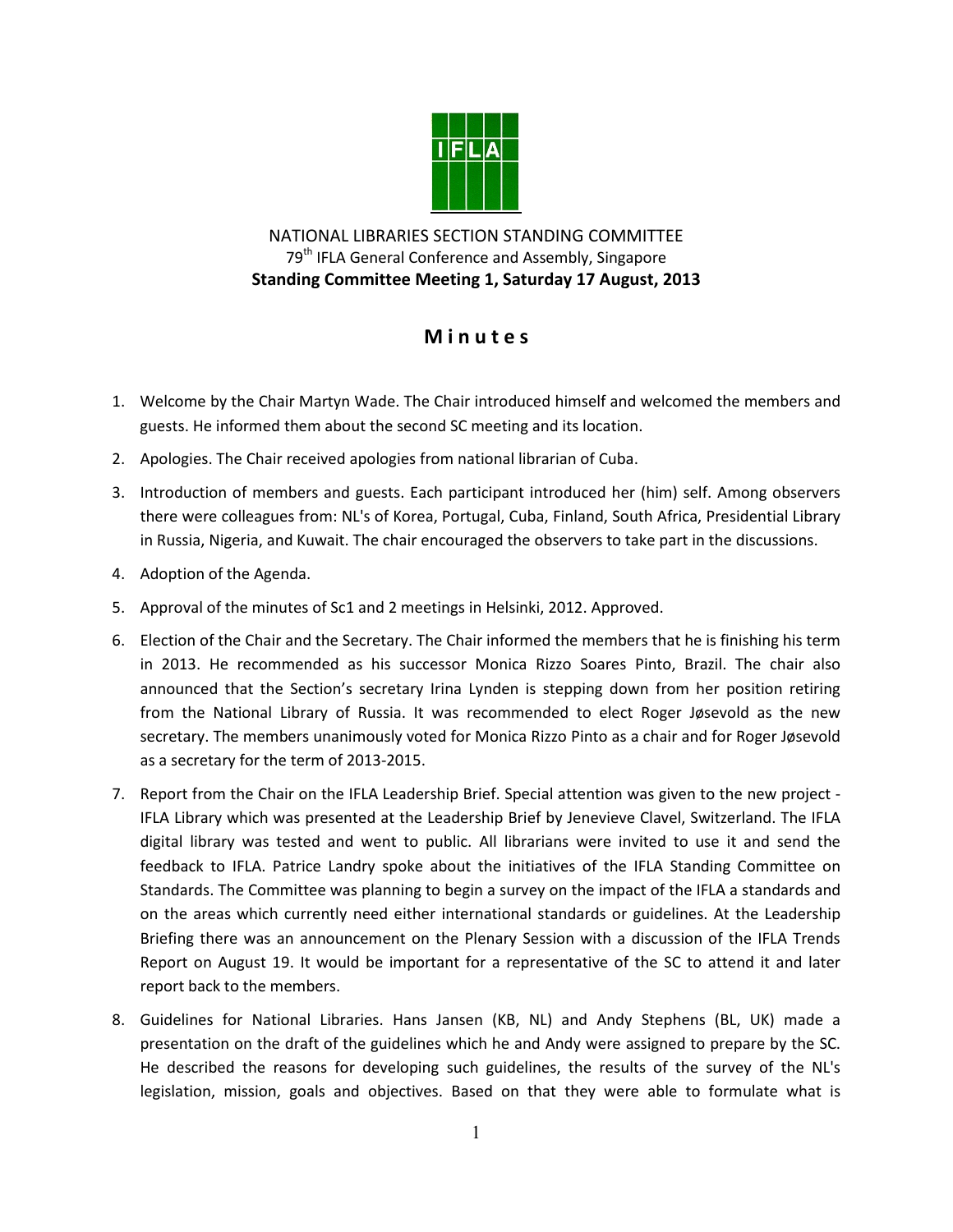common for all NLs, what the core functions are, and which activities could be defined as "additional", specific for one or a group of libraries. Andy Stephens discussed how the results of the analysis, provided by the KB could be transformed into the guidelines for all NLs. He believed that the guidelines should not be prescriptive. They may state what shall be done by all NLs, and what they can do in addition. Patrice Landry, Lek Choh Ngian, John Tsebe, Katarzina Slaska highly praised the document and agreed with most of its conclusions. They noted that the survey shows the current state of affairs at the NLs. Katarzina expressed her concern regarding possible limitation to the core functions for any library. Andy explained that core does not mean any limitations, but rather indicated a group of functions which any NL in the world had. Roger Jøsevold asked for which audience the document was created, was it aimed for the governments? Hans suggested that indeed the document may be used when approaching or speaking to the governments, although it was designed primarily for the NLs. Roger also added that in the extremely rapid changes in the librarianship, the guidelines may be considered as a tool for developing more specific documents. Bill MacNaught commented on very different core function for different NLs, or for example, in New Zealand one of the core functions is to support school libraries, which is not acceptable at all for many NLs. So he believed that only general guidelines, not a standard, could be developed. Representatives from Nigeria were very interested in the document and mentioned that for their country it would be of a great value. Vigdis said that this document is not for politicians but for us first of all. All NLs have a lot in common, i.e. preservation of national collections and now preservation through digitization with all the consequences of it. For the politicians the best argument in favor of NLs is preservation of the national heritage, and we have to skillfully use it. Patrice concluded that this document in the form of guidelines would be very useful, but it is not possible to create it by only two SC members. Andy asked if the term "best practices" could be used. CONCLUSIONS: 1. Thanks to Hans, Irina (KB) and Andy for their excellent work and the draft. 2. To continue work in collaboration with the Committee on Standards. 3. To create a group of experts to finalize the document. Hans expressed his willingness to continue working on the final document.

- 9. National Library Section's program at IFLA 2013. We have a good range of speakers and anticipate very interesting presentations and discussion.
- 10. Initial ideas for the WLIC 2014 program. Proposals were: NL Budget (Monica), Changing legislation (Katarzina), Taking care of the cultural heritage in the digital age (Roger), Support for the NL's (Egypt), Collections outside legal deposit: born digital materials, private archives, private collections of photos, special collections - how we can collect, index and handle them in terms of modern search and retrieval practice (Erland). Martyn suggested for these to invite and sponsor experts from other areas and institutions who work with sound and video, which means including speakers from libraries, museums and archives. Summary of the discussion: to select the programs theme related to collection and preservation of the materials outside traditional Legal Deposit.

## 11. AOB:

A. Hans Jansen volunteered to participate in the Professional Units Key Initiatives Session.

B. The SC was requested to change the convener for the NILP SIG. The National Librarian of Korea officially asked Martyn Wade to delegate this assignment to another person. Since there were no